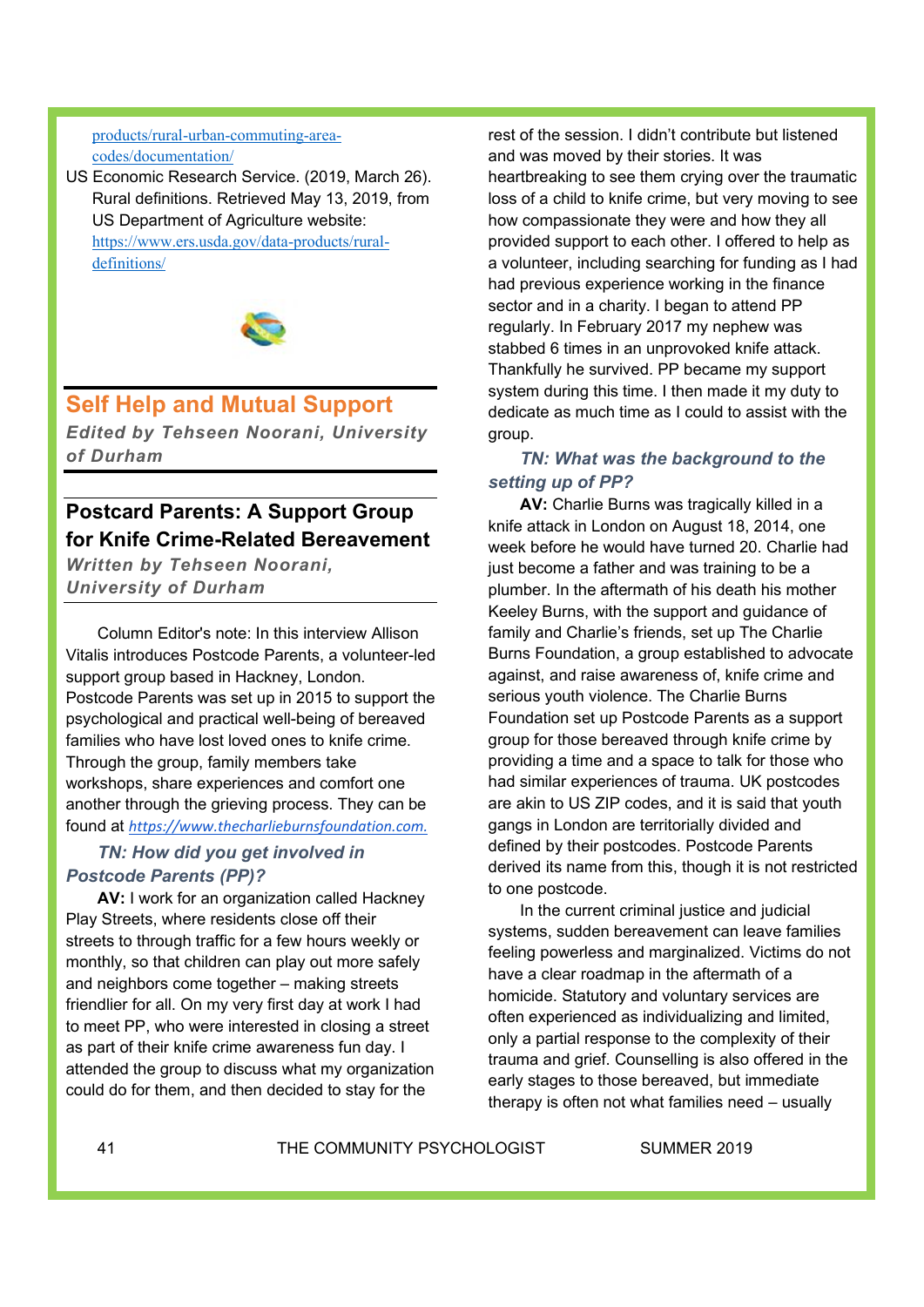families are consumed with finding the perpetrators of their child's stabbing. Where perpetrators are caught, families are unable to process what they are going through until after sentencing, and yet a victim's journey through the criminal justice system suppresses the grieving process. For example, in order to attend court, the parents/family are not permitted to show any emotion as not to influence the jury. Once this period of time is over, they are expected to just assume a 'normal' life.

## *TN: How does PP run?*

**AV:** With the help of a grant received in 2017, PP currently meets every two weeks, bringing in a facilitator every other meeting to run a workshop on a topic chosen by attendees - such as yoga, first aid or massage therapy. Workshop topics are selected according to the needs and themes that come up in meetings. In meetings where there is a facilitator, the group takes 30 minutes prior to the workshop to address any concerns (if any) and 15 minutes at the end of the workshop to discuss the workshop and what attendees learned from it, time permitting.



*The Relaunch of PP in April 2017*

We are in the process of looking for a secure space and funding to continue running PP and are also in the process of arranging a referral system between PP and existing infrastructures of support for victims of crime. However, as a newly formed CIO, I have found it very challenging to make applications for funding due to the specifications in applications and the available pots are restricted in value due to the size of the organization.

#### *TN: What is a typical meeting like?*

**AV:** Chairs are laid out in a semi-circle. The meetings are facilitated by the founder Keeley Burns and me. My role as the facilitator of the project is to ensure the room is set up with refreshments available and to greet the users. I would assume the position as an observer. We do not have explicit ground-rules but there are unspoken rules as the group shows respect and values each other's journey and experiences.

Each session is different. There are times when one of the users has experienced a difficult time during that week and share their experience with the group. There is a tremendous amount of care and compassion. On other occasions the group is full laughter and it's very satisfying to see everyone relax, if only for a moment.

Sometimes certain individuals will dominate the session while others do not speak up as much, something I try to mitigate by asking everyone about their well-being at the start of the session to get everyone speaking. I have never been to a session where everyone does not participate in a conversation. This may be down to the number of users that attend and the level of understanding that they have for each other as they have similar experiences.

#### *TN: Who attends?*

**AV:** In the support group meetings, the majority are females between the ages of 45 and 65. Workshops tend to attract male and female adults from diverse cultural backgrounds. One family sometimes brings their 12-year-old daughter, though in general I have found that once a parent attends a session, their child is more apprehensive to attend, assuming the group is for their parent.

New users tend to be introduced to the group by existing members, or through our flyer distributed in the local area. We have regular users who attend nearly every session, but also those who cannot attend due to commitments such as children or work. Not everyone who has attended has lost a child to knife crime. We have attendees whose family members were perpetrators of gun and knife crime attend a few times, as well as parents who are concerned with their children's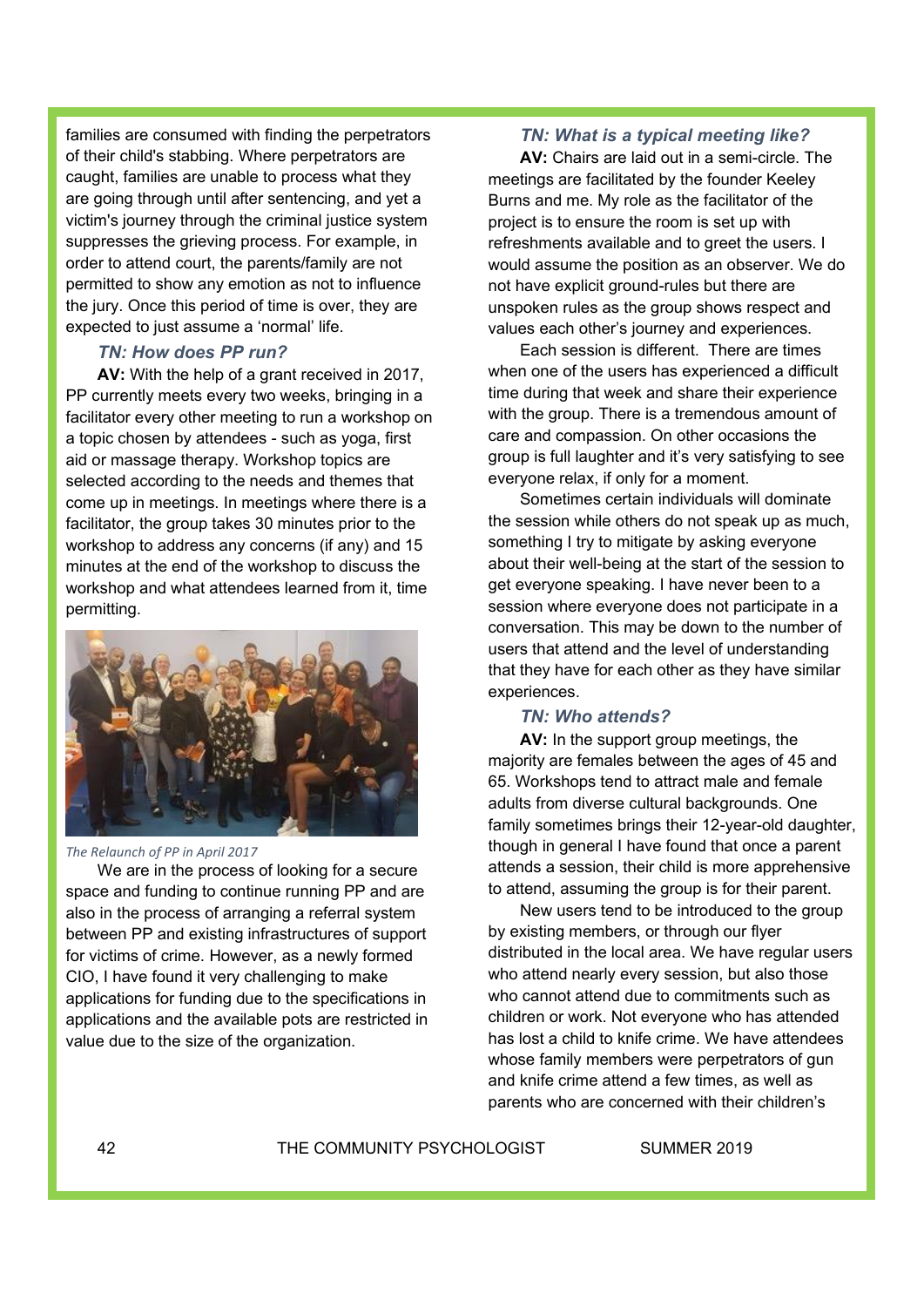behavior and come to the group to get advice and support. To this end, we have run workshops on youth culture and gang culture.

Those who need support but cannot attend sessions are able to speak on the phone with me or I arrange a suitable time to meet with them. In these one-to-one contexts, parents often disclose sensitive information that they might not feel comfortable to disclose in the group. This might be because they feel I have the answers so, depending on what is discussed, I usually try to encourage that they share it with the group or signpost them to an organization that are able to support them further. Some fear to disclose their information in the group as they are either a perpetrator's family or their child had gang affiliation and they fear being judged. I never dismiss them but do sometimes remind them what the group is for and that, no matter what the circumstance, they are all grieving parents who need support.

## *TN: What themes emerge in the conversations?*

**AV**: Discussion points emerge around the intricacies and failures of the justice system and the (lack of) support received, which tends to be different from person to person. Attendees also discuss well-being strategies for oneself and for loved ones, counselling waiting lists, medication, hospital and doctors' appointments, and the lack of support for their children who have lost a sibling. Attendees often discuss the questionable value of the therapies offered, which are based on methods and practices that are not always the right fit for parents bereaved through knife crime. Most parents in PP who have had therapy state that it's not for them and that they do not like it. They were not given a choice of therapy but treatments that were said to be the best for them.

For those who have not yet received justice, their focus is on doing all they can to get wanted posters out and catching those responsible for the death of their child. Many parents want to set up their own organizations in their children's names to do things within the community they live in to help with the youth to teach the of the implications of knife crime.

The bereaved parents share how they cope in different ways - some live in homes with images and reminders of their lost child everywhere whilst others have removed every reminder. They also discuss their health problems, which for some are very extensive and concerning. A couple of parents have put on excessive weight due to medication they are taking for ailments in the aftermath of losing their child. One parent carries around a carrier bag full of medication that she has to take daily (for blood pressure, water retention, water in the brain, knee pain and shoulder pain).

Attendees who are not bereaved through knife crime bring up their concerns with their children's behavior at home/school, including not knowing how to address concerns over their child carrying a knife, and/or not listening to their parent.

## *TN: Does the group engage in more overtly political conversations and activities?*

**AV**: Attendees compare their journey through the justice system, which from user to user is very different. They are very sensitive about the compensation scheme which is a subject touched upon but never spoken in the group in any depth though I have had private disclosures from users. The compensation scheme seems to be a lottery system which victimizes and stigmatizes these families based on their backgrounds and child's involvements with the police or gangs.

Certain users of the group are invited to attend discussions at City Hall and the Houses of Parliament to voice their views on policy and practices. Attendees usually agree that the government doesn't care much about their youth, aren't doing enough to prevent knife crime, and feel the community are left to be responsible for the prevention of knife crime.

When another knife crime is announced in the media, the mood of the group is very solemn and the discussion is usually around the media story, which is usually very racialized - if it is a black youth the media tends to use negative descriptions such 'thug' or gang member' whereas with white youth use headlines that paint a positive picture,